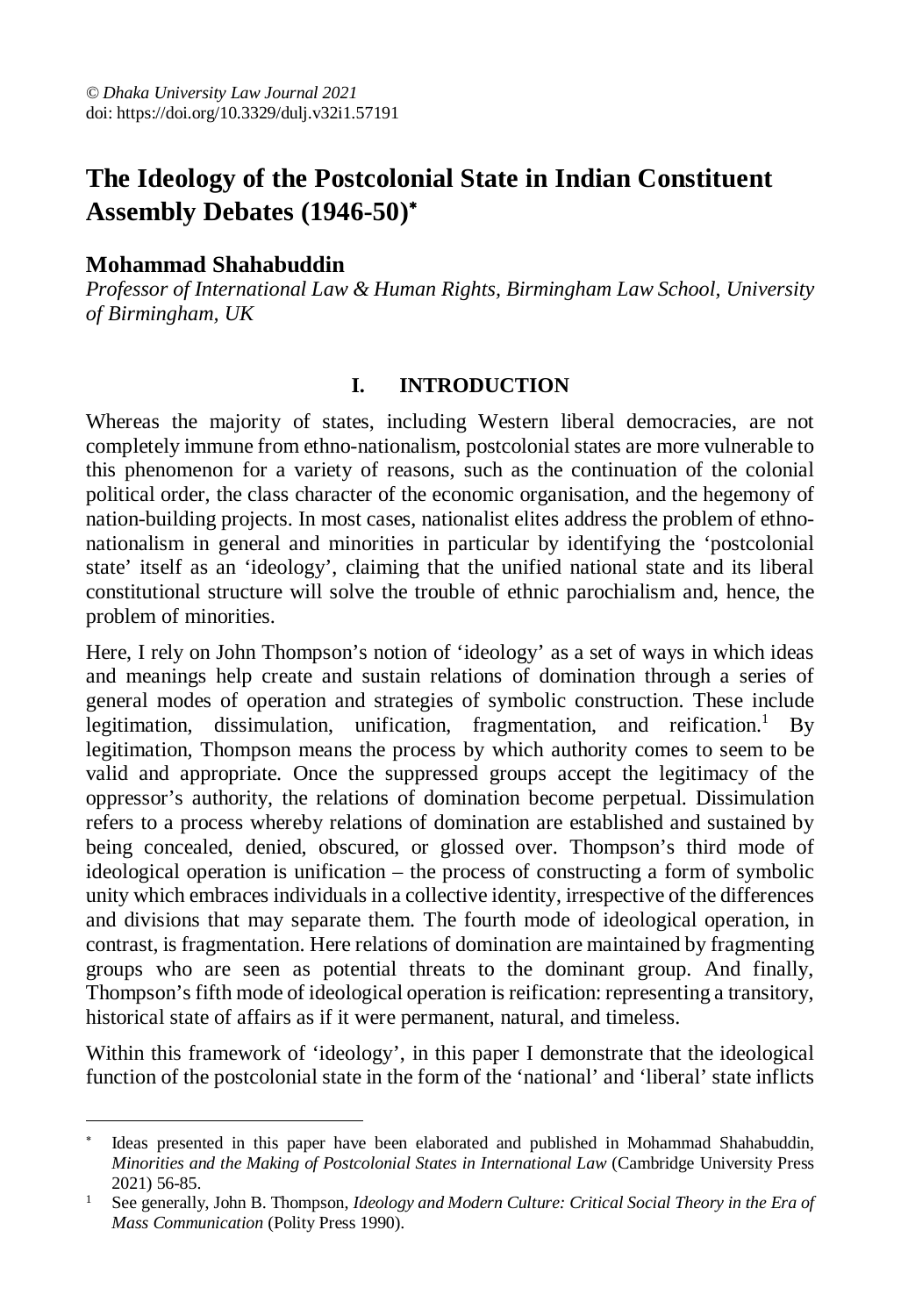various forms of marginalisation on minorities but simultaneously justifies the oppression in the name of national unity and liberal principles of equality and nondiscrimination, respectively. In asserting faith in the healing power of the postcolonial state, the nationalist elites conveniently avoid crucial questions as to the continuation of the colonial political order, the class character of the economic organisation, and the hegemony of nation-building projects – factors that lead to ethno-nationalism in the first place. In other words, the idea that the postcolonial state itself will solve the minority problem obscures and glosses over the real reasons for the problem and shifts attention to issues that help maintain asymmetric power relations between the minority and the majority. In this way, the postcolonial state performs the ideological function of suppressing minority group identities, but simultaneously obscures and validates further marginalisation of minorities.

To substantiate this argument, I use historical examples: the discourse used in Indian Constituent Assembly debates between 1946 and 1950 to discuss minority rights. More specifically, I demonstrate how the ideological function of the postcolonial 'national' and 'liberal' state supressed the question of the protection of religious minorities in Indian Constituent Assembly debates.

# **II. THE POSTCOLONIAL 'NATIONAL' STATE**

The ideology of the postcolonial 'national' state is premised upon a homogenous national identity that absorbs all ethno-cultural differences. Given the long-term goal of assimilation and homogenisation, it is expected that the minority problem would wither away. At the same time, the process of diminishing all meaningful ethnocultural diversity and reducing such diversity to a token showcase element imposes the majoritarian identity on the entire nation. In other words, the majoritarian culture, belief system, and cultural codes come to synonymise the 'national' identity in the name of nation-building and homogenisation. The ideology of the postcolonial 'national' state, presented as a solution to the minority problem, thus in fact acts as a tool to perpetuate the dominance of the majority group over the minority in all political and cultural domains of the new state, leaving the minority at the mercy of the majority on vital political and economic issues.

In the case of India, the Constituent Assembly debates clearly demonstrate this pattern of the depiction of the 'national' state as an ideology to deal with the problem of minorities. The Assembly was created under the Cabinet Mission Plan of 16 May 1946 for the purpose of 'the cession of sovereignty [from Britain] to the Indian people on the basis of a constitution framed by the Assembly'.<sup>2</sup> The Plan contained proposals for the constitutional future of India against the backdrop of the ongoing political rivalry – mainly between the Indian National Congress and the Muslim League – on the future of postcolonial India itself. Although the Plan rejected the League demand for a separate state for Muslims, i.e. Pakistan, it proposed a federal structure for the nascent

 $\overline{a}$ 2 Initiated by the then British premier Clement Attlee, the Mission consisted of Lord Penthick-Lawrence, Secretary of State for India, Sir Stafford Cripps, President of the Board of Trade, and A.V Alexander, First Lord of Admiralty.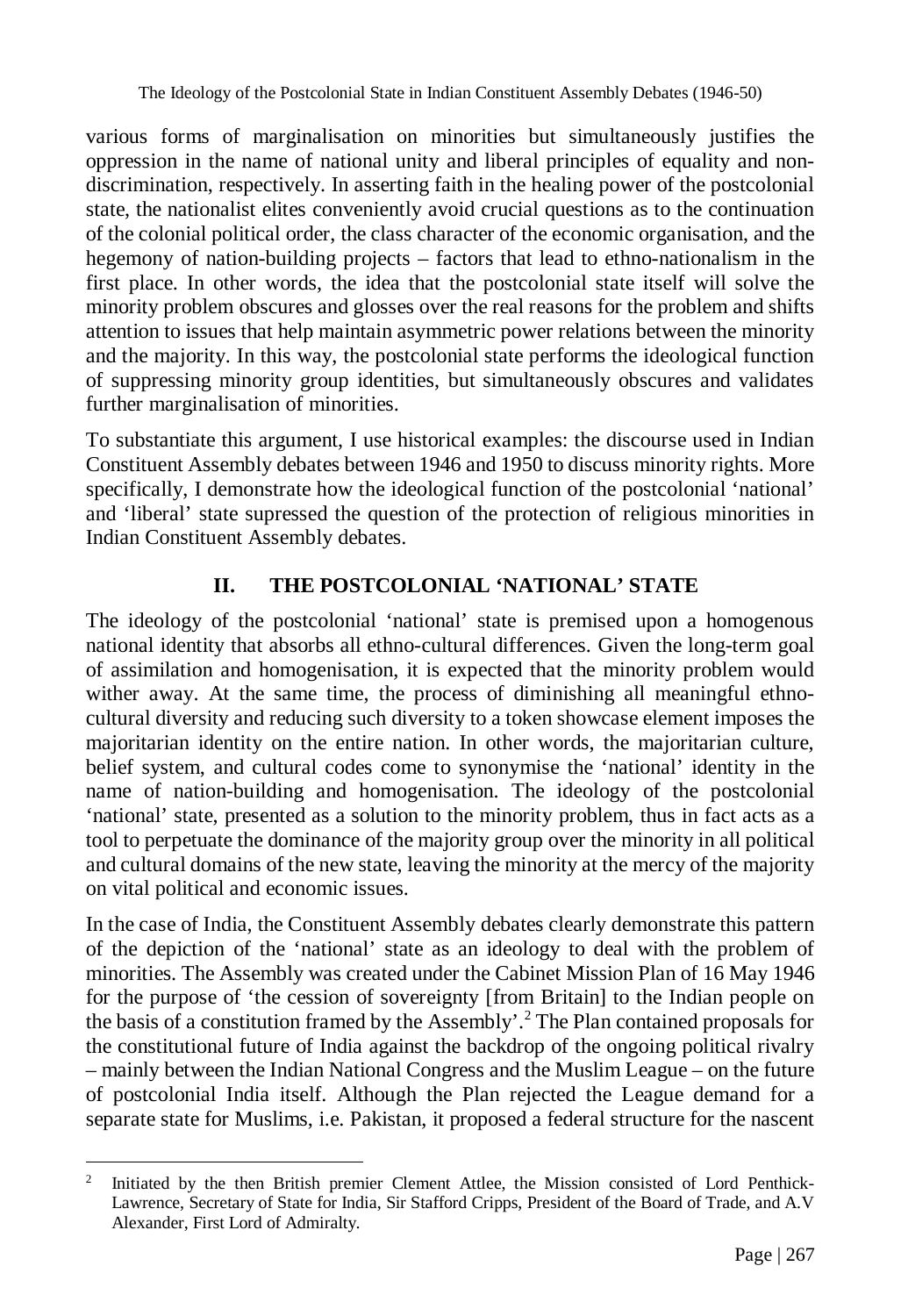Indian state with the assertion that such a structure would ensure adequate safeguard for religious minorities. The Plan also stipulated that the cession of power from Britain to India would be conditional upon 'adequate provision for the protection of minorities'.<sup>3</sup> Even though the Congress elites were duty bound to set the framework of the future constitution of India within the remit of the Cabinet Mission Plan, there was a general sense of agreement and acceptance among them that the future constitution of India must incorporate provisions for minority protection. For example, the resolution on aims and objectives of the constitution (popularly known as the 'objective resolution'), moved by Jawaharlal Nehru and described by him as the core philosophy behind the constitution of India, proclaims that 'adequate safeguards shall be provided for minorities, backward and tribal areas, and depressed and other backward classes'.<sup>4</sup> An Advisory Committee and afterwards a sub-committee on minorities thereunder were also formed in line with the Cabinet Mission Plan to prepare a report outlining provisions for the protection of minorities.<sup>5</sup>

In its draft report of August 1947, in the same month India was partitioned to create Pakistan, the Advisory Committee outlined a series of special safeguards for minorities in addition to a number of fundamental rights for all citizens. As the Chairman of the Committee and the first Deputy Prime Minister Sardar Vallabhbhai Patel informed the Assembly:

[the fundamental rights] cover a very wide range of the rights of minorities which give them ample protection; and yet there are certain political safeguards which have got to be specifically considered. An attempt has been made in this report to enumerate those safeguards […] such as representation in legislatures […].<sup>6</sup>

As a result, although the heavily criticised British policy of separate electorates for different religious groups was dismantled, the draft report proposed reserving seats in the parliament in proportion to the population of the minorities for a fixed period of ten years.<sup>7</sup> The Committee also mandated that a certain proportion of public service roles be reserved for members of certain communities for the same length of time.<sup>8</sup> The draft report also provided for an administrative machinery to ensure that constitutional safeguards for minorities are given effect to at both central and provincial levels.<sup>9</sup> Patel informed the Assembly that these decisions expressed a general consensus of opinion

<sup>3</sup> See, Hansard, 'India (Cabinet Mission)' House of Commons Debate (18 July 1946), vol. 425, para. 1423.

<sup>&</sup>lt;sup>4</sup> See, *Constituent Assembly Debates: Official Report* (hereinafter, *CAD*), vol. I (Delhi, 1946-1950), para. 1.5.10 (13 December 1946). The minority rights provision was also included in the ground rules for the Indian constitution set by a committee under the chairmanship of his father Motilal Nehru as early as 1928. The draft constitution is popularly known as the Motilal Nehru Constitutional Draft/Report, 1928. See, Neera Chandhoke, *Contested Secessions: Rights, Self-determination, Democracy, and Kashmir* (Oxford University Press 2012) 56.

<sup>5</sup> *CAD*, vol. II, para. 2.15.13 (24 January 1947).

<sup>6</sup> *Ibid.*, para. 5.43.11 (27 August 1947).

<sup>7</sup> *Ibid.*, para. 5.43.12 (27 August 1947).

<sup>8</sup> *Ibid.*, para. 5.43.11 (27 August 1947).

<sup>9</sup> *Ibid.*, para. 5.43.13 (27 August 1947).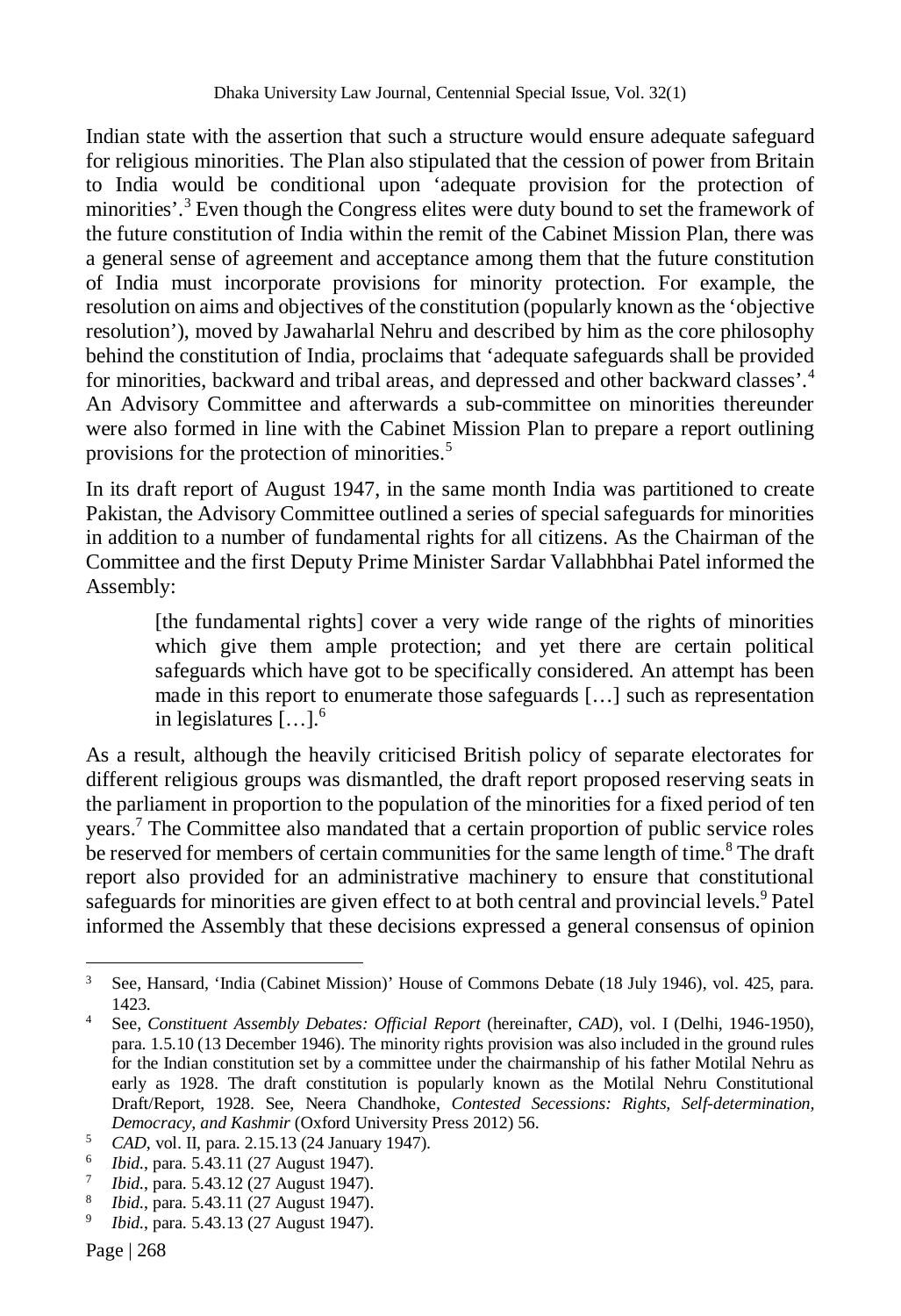among Committee members, representing minority and majority communities.<sup>10</sup>

However, the Committee's proposed safeguards faced fierce and passionate challenge in the Assembly, based on the ideology of national unity. As a matter of fact, long before the Committee's proposals and as soon as the creation of Pakistan was decided, there was a sharp change in the mood of the Assembly regarding minority rights. As early as December 1946, M. R. Masani, despite his origin in a small minority community, argued before the Assembly for his vision of the national state:

[T]he conception of a nation does not permit the existence of perpetual or permanent minorities. Either the nation absorbs these minorities or, in course of time, it must break up. Therefore, while welcoming the clause in this Objective Resolution which promises adequate safeguards for the minorities, I would say that it is a good thing that we have these legal and constitutional safeguards, but that ultimately no legal safeguard can protect small minorities from the overwhelming domination of big masses, unless on both sides an effort is made to get closer and *become one corporate nation, a homogeneous nation*. 11

The minority issue itself was seen as the root cause of India's partition. Therefore, the idea of any continuation of minority protection in postcolonial India was seen by P. S. Deshmukh as counterproductive and an essential threat to India's territorial and political integrity.<sup>12</sup> Renuka Ray, likewise, asserted that 'we have stood helplessly while artificially this problem of religious differences – an echo of medieval times, has been fostered and nurtured and enhanced […] Today we see as a result our country divided and provinces like [Bengal] dismembered.'<sup>13</sup> This view was shared by numerous other Assembly members, as the record of the debates reveals.<sup>14</sup> Responding to the Muslim League members of the Assembly who were asking for more robust minority safeguards in the constitution in the form of a separate electorate, the Committee Chairman Patel himself concluded:

Those who want that kind of thing have a place in Pakistan, not here. Here, we are building a nation and we are laying the foundations of One Nation, and those who choose to divide again and sow the seeds of disruption will have no place, no quarter, here, and I must say that plainly enough.

The proposals of the Advisory Committee were finally adopted and reflected in the draft constitution. The Chairman of the Drafting Committee, B. R. Ambedkar, himself was a member of the depressed (*dalit*) community. While presenting the draft constitution before the Assembly for discussion, Ambedkar passionately argued that it was wrong for the majority to deny the existence of minorities, but it was equally wrong for the minority to perpetuate their own existence. Therefore, a solution had to be found

 $\overline{a}$ <sup>10</sup> *Ibid.*, para. 5.43.10 (27 August 1947). The opinion was, however, divided in the Assembly. See, *ibid.*, para. 5.43.70-78 (27 August 1947).

<sup>&</sup>lt;sup>11</sup> *CAD*, vol. I, para. 1.7.4 (17 December 1946). Emphasis added.

<sup>12</sup> *CAD*, vol. V, para. 5.43.28 (27 August 1947).

<sup>13</sup> *Ibid.*, para. 5.44.89 (28 August 1947).

<sup>14</sup> See generally, *ibid.*, para. 5.43.10-5.46.188 (27-30 August 1947).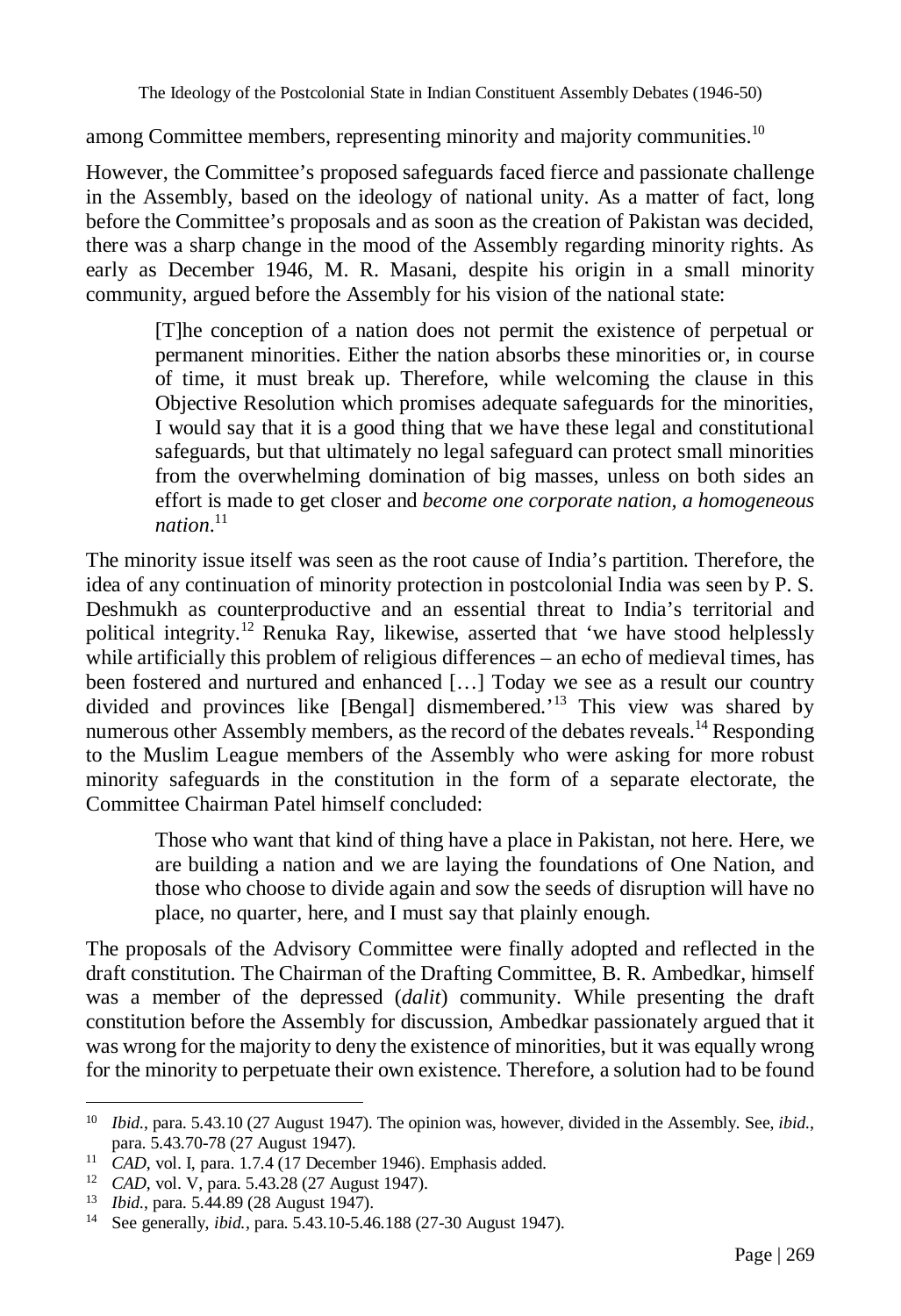that would 'enable majorities and minorities to merge someday into one'.<sup>15</sup>

However, even this long-term strategy of offering safeguards to minorities for a limited period of time and simultaneously attempting to absorb them into the body politic of the national state soon appeared unworthy. With the bitter experience of communal violence following the Partition, mass migration, the treatment of Hindu and Sikh minorities in Pakistan, and more importantly, with the consolidation of political power, the nationalist ruling elites in India decided to revisit the whole question of minority protection. Accordingly, in a sudden dramatic move, the Advisory Committee reopened the question of minority rights and concluded in its final report of May 1949 that there should be no provision in the constitution for the reservation of seats for any religious minorities. Such protection, however, would remain for various tribal groups and the scheduled caste  $\text{Hindus}^{16}$  – but on the ground of economic and social backwardness; none of these groups was treated as a minority.<sup>17</sup> As the tribal leader Jaipal Singh asserted during Assembly debates, 'a group of people who are the original owners of this country, even if they are only a few, can never be considered a minority'.<sup>18</sup>

As a matter of fact, it is quite clear from the Assembly debates on this issue that with only a handful of exceptions, the representatives of the Muslim and Sikh communities in the Assembly (other, smaller communities never asked for a reservation of seats) by that time preferred to leave the matter to the goodwill of the majority.<sup>19</sup> Begum Aizaz Rasul specifically stated this in the following words:

To my mind it is very necessary that the Muslims living in this country should throw themselves entirely upon the good-will of the majority community, should give up separatist tendencies and throw their full weight in building up a truly secular state.<sup>20</sup>

Sardar Patel, as the Chairman of the Committee, responded: 'the future of a minority, any minority, is to trust the majority. If the majority misbehaves, it will suffer.<sup> $21$ </sup> And taking part in the debate on this change of position on minorities, Prime Minister Nehru reminded his audience of the primacy of the national integration that must not be disturbed by any separatist tendency in the name of communalism or provincialism.<sup>22</sup>

Nevertheless, to the surprise of Muslims and Sikhs, all other remaining safeguards in the draft report – including the provisions for reservations of public jobs and the provision for a mechanism for implementing minority protection – were also scrapped for all minorities while the same safeguards remained for the scheduled castes, tribal

 $\overline{a}$ <sup>15</sup> *CAD*, vol. VII, para. 7.48.233 (4 November 1948).

<sup>&</sup>lt;sup>16</sup> *CAD*, vol. VIII, para. 8.91.4-8.91.8 (25 May 1949).<br><sup>17</sup> See *CAD*, vol. V para. 5.43.125 (27 August 1947).

See, *CAD*, vol. V, para. 5.43.125 (27 August 1947) and *CAD* vol. I, para. 1.9.71 (19 December 1946).

<sup>18</sup> See, *CAD*, vol. V, para. 5.43.58 (27 August 1947).

<sup>19</sup> *CAD*, vol. VIII, para. 8.91.27-8.92.113 (25-26 May 1949).

<sup>20</sup> *Ibid.*, para. 8.91.169 (25 May 1949).

<sup>21</sup> *Ibid.*, para. 8.92.109 (26 May 1949).

<sup>22</sup> *Ibid.*, para. 8.92.41 (26 May 1949).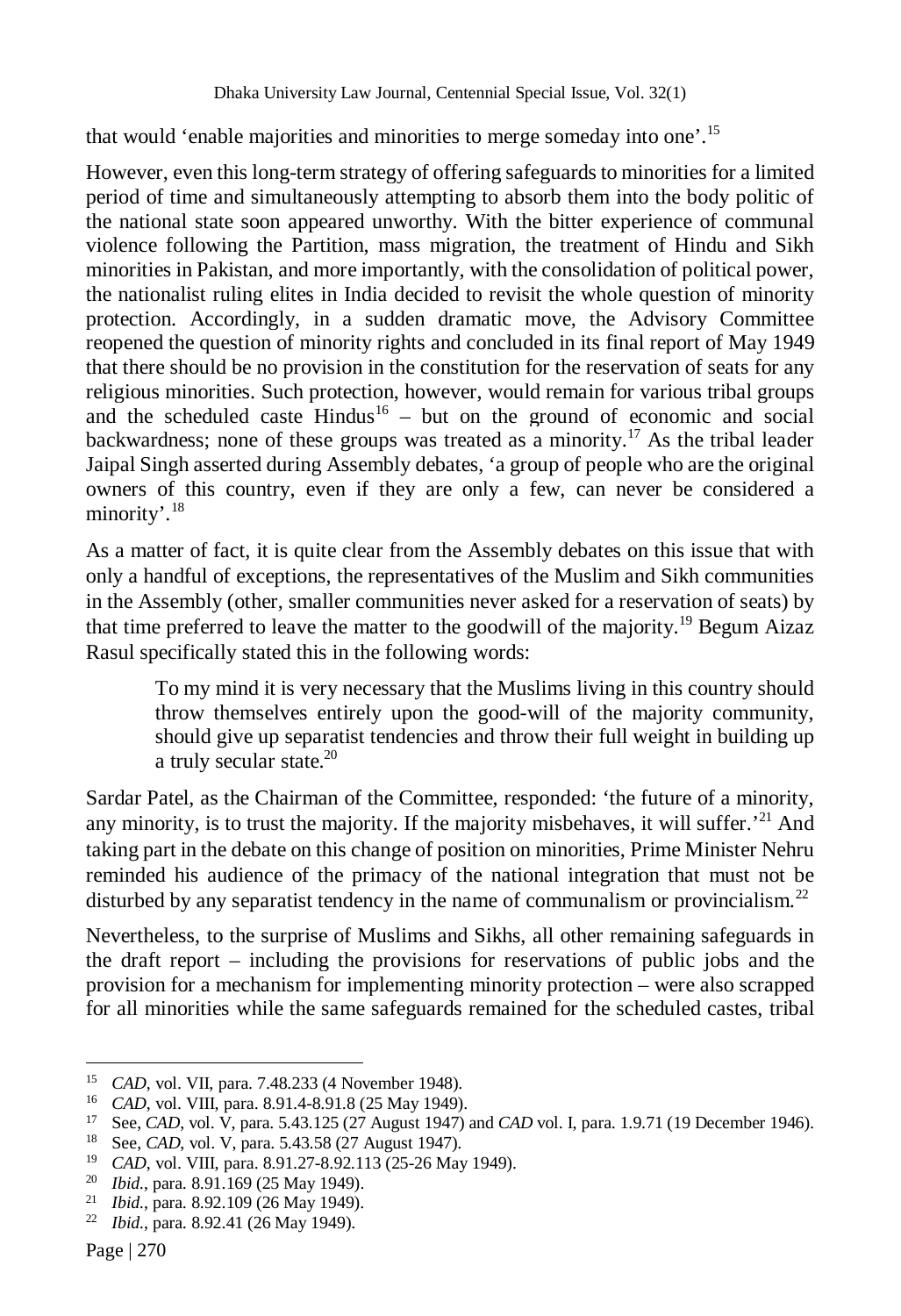communities, and in some cases, for Anglo-Indian communities.<sup>23</sup> This, of course, elicited heated debates and fierce criticism from the representatives of the Muslim and Sikh communities, who claimed that no prior consensus had been secured on these questions.<sup>24</sup> In an angry response, the Sikh member Hukam Singh commented that 'this nationalism is an argument for vested interests. Even the aggressiveness of the majority would pass off as nationalism, while the helplessness of the minority might be dubbed as communalism.' <sup>25</sup> It was, however, confirmed by one of the members of the Committee, K. M. Munshi, that:

at the time when the Advisory Committee met on the last occasion, there was no question of providing safeguards for any religious minority. The negotiations proceeded on the footing that except the backward classes who are economically and socially backward, and the Scheduled Castes and Tribes who have a special claim of their own, no other minority should be recognised in the Constitution. $^{26}$ 

Despite Ambedkar's strong voice for minority rights previously,  $27$  on this occasion he was content with the protection of his own community of the scheduled castes. On 16 November 1949, a motion was proposed to remove any mention of 'minorities' even from the titles of relevant parts of the constitution and replace the word 'minorities' with 'certain classes'. The motion was enthusiastically adopted. As the Assembly member Ajit Prasad Jain succinctly put it, while reflecting on the success of the new constitution in dismantling the colonial architecture of minority protection, '[m]ay be that we have not so far succeeded in establishing a fully united and harmonious society, but much of the old rancour has disappeared and we are on the path of achieving a real national unity'.<sup>28</sup>

In this way, the ideology of the postcolonial 'national' state suppressed the issue of minority protection, despite the initial recognition by the ruling elites of the importance of this issue. Through the modes of operation of legitimation, dissimulation, and unification, the ideology of the national state offered necessary justification for adopting a nationalist constitutional mould that had no place for minorities. With the salience of the nation-state form as the dominant norm for postcolonial statehood, the ideology of the postcolonial 'national' state also reified such marginalisation of minorities as an obvious historical destiny of minorities in the normal course of nationbuilding. Thus, the ideology of the postcolonial 'national' state, manifested through a series of ideological modes of operation, is intrinsically connected to the process by

<sup>23</sup> *CAD*, vol. X, para. 10.151.4 (14 October 1949).

<sup>24</sup> See, *ibid.*, para. 10.151.10-10.151.193 (14 October 1949).

<sup>25</sup> *Ibid.*, para. 10.151.38 (14 October 1949).

<sup>26</sup> *Ibid.*, para. 10.151.256 (14 October 1949).

<sup>27</sup> Cf. *CAD*, vol. III, para. 3.20.260 (1 May 1947). See also, B. R. Ambedkar, *States and Minorities: What are Their Rights and How to Secure them in the Constitution of Free India* (1947), Memorandum on the Safeguards for the Scheduled Castes submitted to the Constituent Assembly on behalf of the All India Scheduled Castes Federation, available at Vasant Moon (com), *Dr. Babasaheb Ambedkar: Writings and Speeches*, vol. I (New Delhi: Dr. Ambedkar Foundation, 2014 [1979]), 381-449.

<sup>28</sup> *CAD*, vol. XI, para. 11.162.158 (22 November 1949).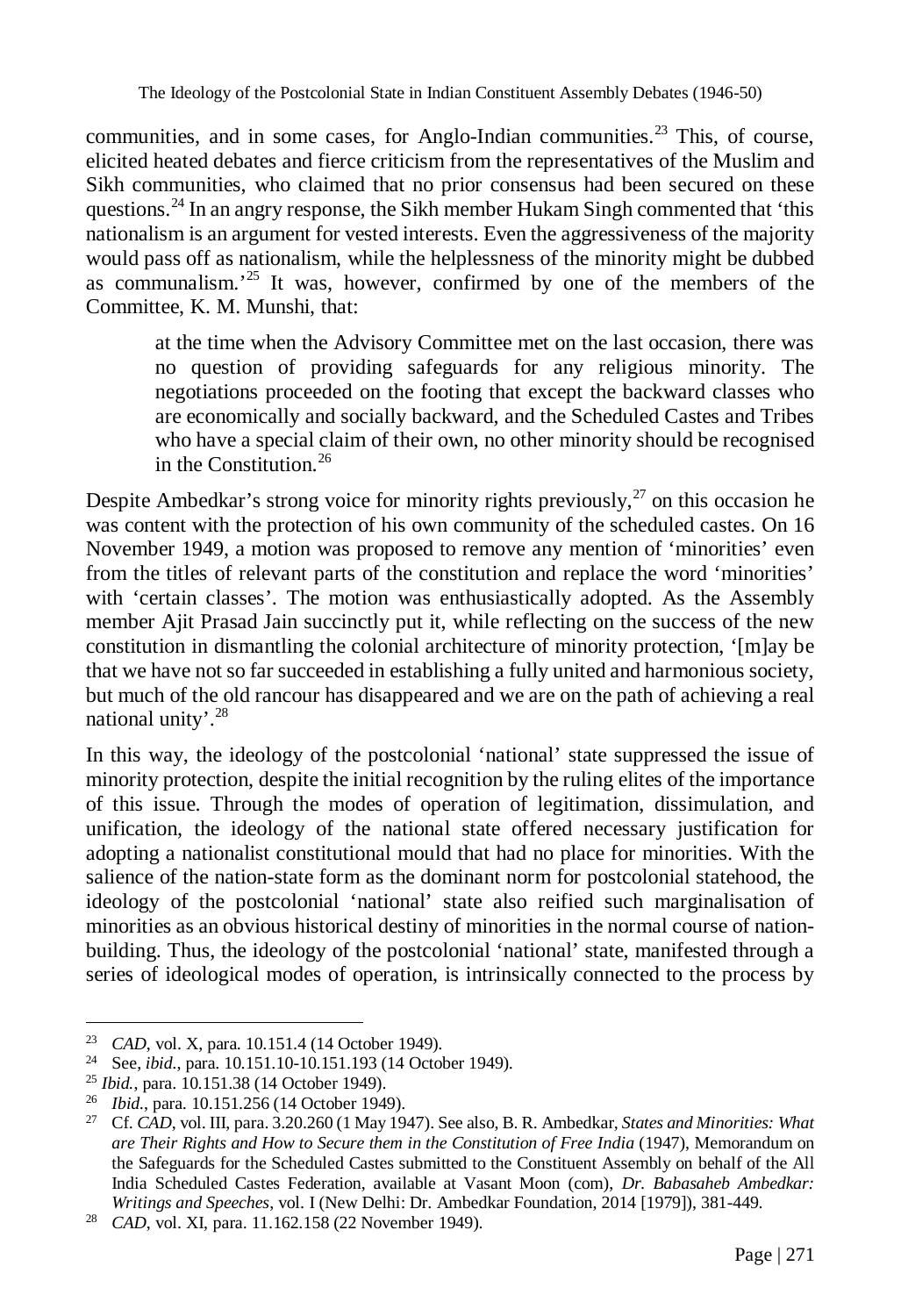which homogeneous national states are made. The making of the postcolonial 'national' state leads to the marginalisation of various minority groups, for these minorities often find themselves on the wrong side of state boundaries and under the jurisdiction of hostile 'national', yet majoritarian, states.

## **III. THE POSTCOLONIAL 'LIBERAL' STATE**

Even as the vision of the 'national' state – a homogeneous nation within a defined territory – served as an ideology in dealing with minorities, such a national state affirmed the ideological vision of its internal political organisation. After all, when the postcolonial national state dismantles the ethno-religious underpinning of minority groups on grounds of national integration, it needs to find for itself a 'neutral' and apparently 'non-majoritarian' philosophical outlook. The predominance of the liberal worldview of the post-WWII international order provided the necessary ideological foundation for many postcolonial states and their constitutional architecture. This ideology of the postcolonial 'liberal' state also justified the omission of any specific minority group protection in the constitutions of these postcolonial states, thereby reducing minority groups to individual units of citizenry. In other words, the ideology of the postcolonial 'liberal' state worked through the ideological mode of operation of fragmentation.

In the Indian context, the ideology of the liberal state is expressed primarily in 'egalitarianism' and 'secularism'. The Indian nation was essentially conceived as a political community united by its commitment to the common political ideals of secularism, democracy, rights, equality, and justice.<sup>29</sup> In this political imagination, minority rights naturally appeared as a distraction – something with the potential to undercut the liberal values that the postcolonial Indian state was set to be defined by. Given that citizenship in the postcolonial liberal state was characterised primarily by equal individual rights, the proposition of safeguarding minorities was deemed inappropriate as 'it was thought to compromise its commitment to not discriminate between its citizens on the basis of their caste, creed or community'.<sup>30</sup> The addition of secularism to this liberal egalitarianism made it normatively even more unreasonable to concede special rights to religious minorities.

Pandit Govind Ballabh Pant represented the liberal vision of the postcolonial Indian state most succinctly during the Constituent Assembly debates. Criticising the 'morbid tendency' in Indian politics to highlight communities in political arrangements, Pant reminded the Assembly that the individual citizens constitute the backbone of the state. It is citizens that form communities, and 'the individual as such is essentially the core of all mechanisms and means and devices that are adopted for securing progress and advancement'.<sup>31</sup> Long before the provisions for minority rights were hastily removed

 $\overline{a}$ <sup>29</sup> Rochana Bajpai, 'Minority Rights in the Indian Constitutional Assembly Debates, 1946-1950' (2002) Queen Elizabeth House Working Paper Series, University of Oxford, 30, 12-13. See also Shabnum Tejani, 'Between Inequality and Identity: The Indian Constituent Assembly and Religious Difference' (2013) 33(3) South Asia Research 205-221.

<sup>30</sup> *Ibid*., 13.

<sup>31</sup> *CAD,* vol. II, para. 2.15.24 (24 January 1947).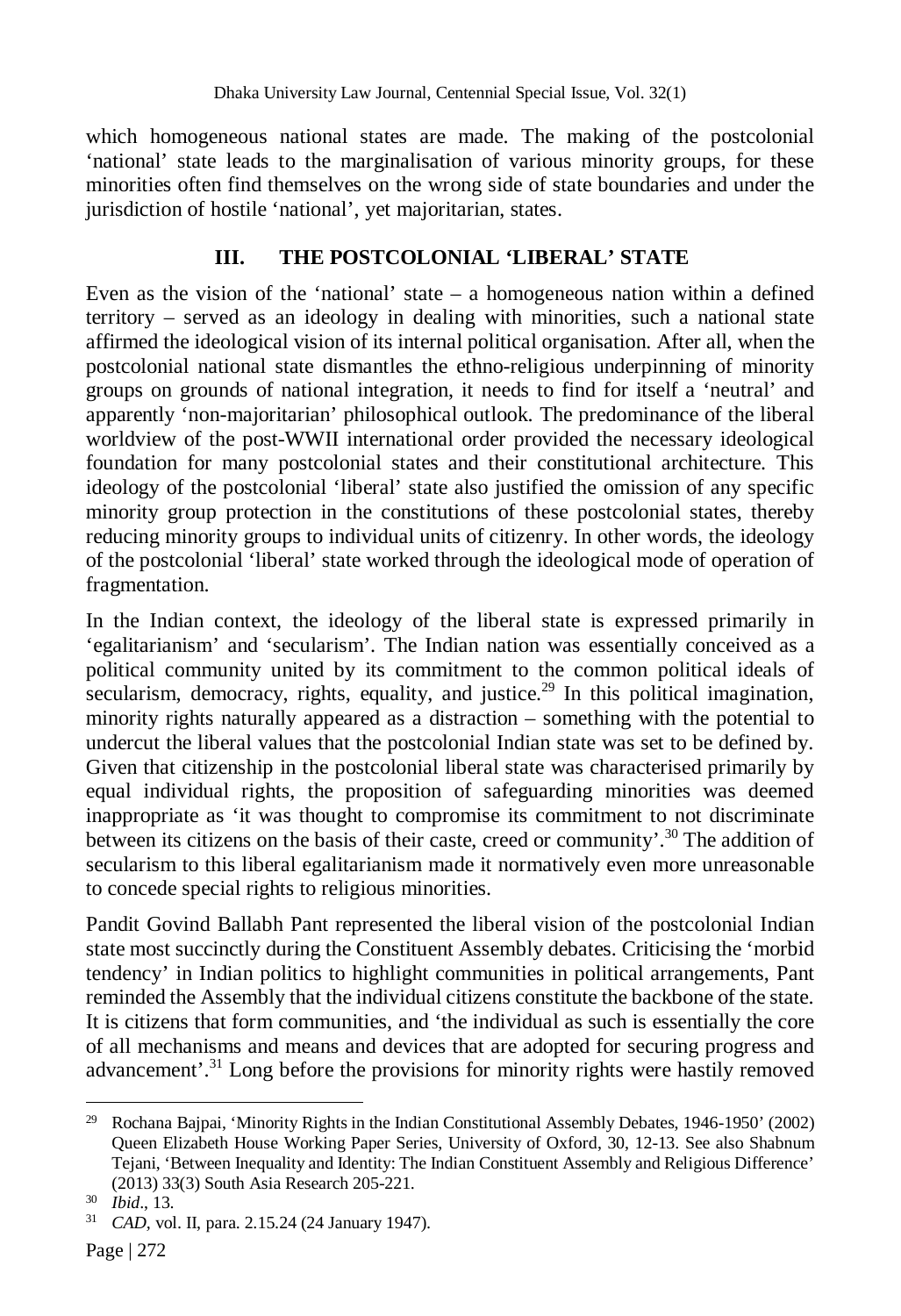The Ideology of the Postcolonial State in Indian Constituent Assembly Debates (1946-50)

from the draft constitution, Damodar Swarup Seth questioned the legitimacy of constitutional protection of religious minorities in a secular state:

[I]n a secular state minorities based on religion or community should not be recognised. If they are given recognition then I submit that we cannot claim that ours is a secular state. Recognition of minorities based on religion or community is the very negation of secularism.<sup>32</sup>

Sardar Patel echoed the vision of secular India when he informed the Assembly of the removal of all safeguards for religious minorities: 'this Constitution of India, of free India, of a secular India will not hereafter be disfigured by any provision on a communal basis' 33

When the provisions for reservations for minorities were finally removed from the constitution, R. K. Sidhva, as a member of the minority Parsee community, described the occasion as a moment of historic victory and national pride, given that Indian constitution has 'kept no room for communalism and that we are in the true sense of the word a secular State'.<sup>34</sup> A number of other members of the Assembly from all religious backgrounds celebrated the secular nature of the constitution, although a handful of speakers did regret the absence of any clear recognition of religious minorities in the constitution.<sup>35</sup> The Assembly member Ajit Prasad Jain summarised the liberal position of the Indian constitution vis-à-vis minorities in the following words:

The minorities have been guaranteed freedom of religion and freedom to develop their culture, language and script, but in matters of political rights, there is no discrimination either in their favour or against them. The minorities therefore should have nothing to fear or be apprehensive about their future. It is in that sense that we have established what is popularly known as a secular State  $36$ 

Thus, with this liberal vision of secular India, all references to religious minorities were removed from the constitution. The only groups that were given some protection were the scheduled castes and scheduled tribes. As noted in the preceding section, these two groups were not treated as minorities; the protection was offered on the basis of their socio-economic backwardness. The Anglo-Indian community was also allowed to continue with the privileges they happened to enjoy under the British rule, but it was argued that they were not a religious community and, hence, this exception did not challenge the secular nature of the Indian state.

The constitutional secular ideology of the Indian nation faced a different challenge when it came to the Hindu nationalist demand for cow protection. Throughout the

<sup>32</sup> *CAD*, vol. VII, para. 7.69.59 (8 December 1948).

<sup>33</sup> *CAD*, vol. X, para. 10.151.144 (14 October 1949).

<sup>34</sup> *CAD*, vol. VIII, para. 8.92.3 (26 May 1949).

<sup>35</sup> See generally, *CAD*, vol. XI, para. 11.158.3–11.164.44 (17-23 November 1949). Cf. *CAD*, vol. XI, para. 11.164.43 (23 November 1949).

para. 11.104.45 (23 Processos 2011)<br>
36 *CAD*, vol. XI, para. 11.162.167 (22 November 1949).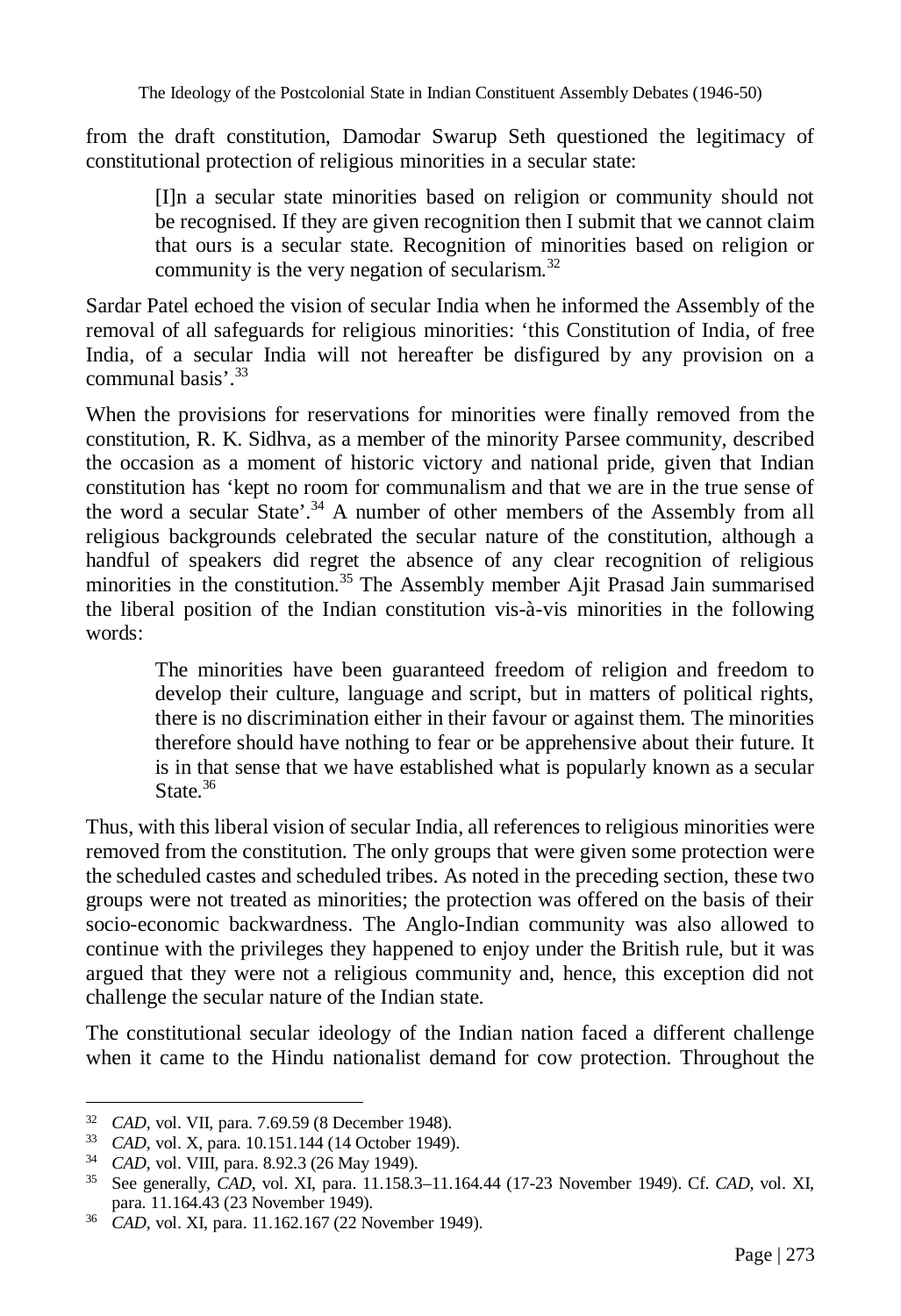nineteenth and early twentieth centuries, cow protection was an issue of grave concern in Hindu nationalist politics and in the communal tension between the Hindu and Muslim communities. Against that backdrop, during the Constituent Assembly debates, demands were made for specific constitutional provisions protecting the cow.<sup>37</sup> As late as 1948, Thakur Das Bhargava demanded a constitutional guarantee that the state shall endeavour to modernise agriculture and animal husbandry and shall take steps for preserving and improving the breeds of cattle and prohibit the slaughter of cow and other useful cattle.<sup>38</sup>

Although in his demand Bhargava relied mainly on an economic case for prohibiting cow slaughter, $39$  in the Assembly discussion on the proposal, a number of members specifically highlighted the religious impetus behind the need for cow protection. Seth Govind Das, for example, added religious and cultural grounds to the economic case and demanded a prohibition on the slaughter of cows of any age and kind. Identifying 'cow protection' as a majoritarian Hindu and therefore Indian cultural issue, along with questions of national language, national script, and national anthem, he argued that 'Swaraj' – self-rule – would have no meaning to people without protection for this culture.<sup>40</sup> Similarly, acknowledging the religious aspect of 'cow protection', Shibban Lal Saxena argued that if thirty crores of the Indian population – that is, three hundred million – feel that this cow protection should be incorporated in the laws of the country, the Assembly should not ignore this simply because it is a religious issue.<sup>41</sup> That view was shared by Raghu Vira Dhulekar, who even claimed:

Our Hindu society, or our Indian society, has included the cow in our fold. It is just like our mother. In fact it is more than our mother. I can declare from this platform that there are thousands of persons who will not run at a man to kill that man for their mother or wife or children, but they will run at a man if that man does not want to protect the cow or wants to kill her. $42$ 

As ideas of the Hindu society and the Indian nation thus merged, Muslim League representatives in the Assembly took the issue of cow protection as a useful tool for exposing the ambivalence of the liberal secular rhetoric that was flying high in the Assembly to deny concessions to religious minorities. Z. H. Lari, for example, urged the majority make their demand in clear religious terms and asserted that the Muslim minorities would respect that demand, given that Islam did not specifically require the sacrifice of cows.<sup>43</sup> Syed Muhammad Saadulla, too, expressed his sympathy with the Hindu majority demand for cow protection as a *religious* matter and advised the majority to 'come out in the open and say directly that "[t]his is part of our religion. The cow should be protected from slaughter and therefore we want its provision either

<sup>37</sup> <sup>37</sup> See, *CAD,* vol. V, para. 5.46.44 (30 august 1947); *CAD*, vol. VII para. 7.49.81 (5 November 1948).

*<sup>1.</sup> <sup>38</sup> CAD, vol. VII, para. 7.59.85 (24 November 1948).*

*<sup>2.</sup> <sup>39</sup> Ibid., para. 7.59.92 (24 November 1948).*

<sup>40</sup> *Ibid.*, paras. 7.59.102-1010 (24 November 1948).

*<sup>3.</sup> <sup>41</sup> Ibid., para. 7.59.136 (24 November 1948).*

<sup>42</sup> *Ibid.*, para. 7.59.148 (24 November 1948).<br>43 *Ibid.*, para. 7.59.151-153 (24 November 1948).

<sup>43</sup> *Ibid.*, para. 7.59.151-153 (24 November 1948).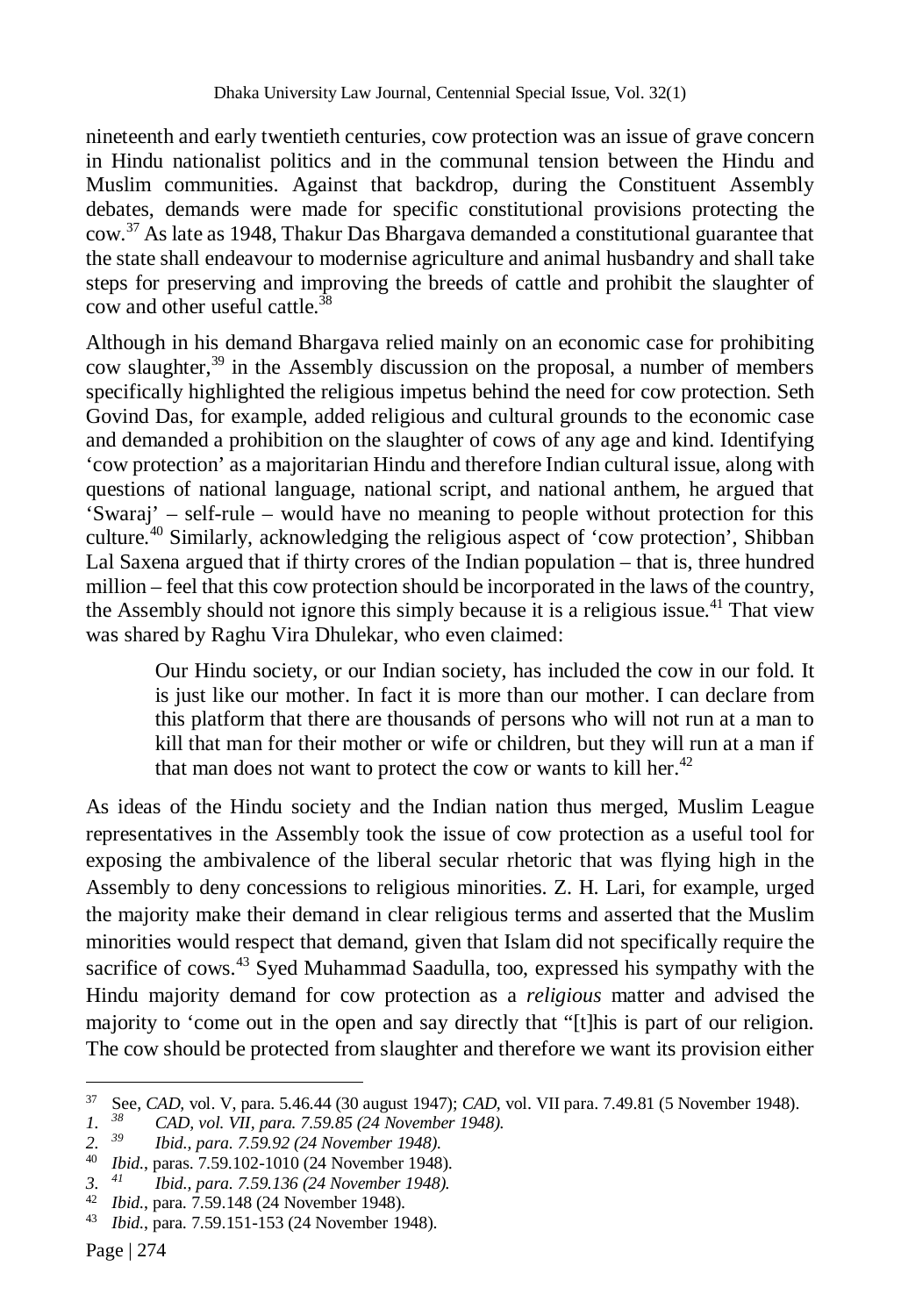in the Fundamental Rights or in the Directive Principles"', but condemned those, who, in his opinion, put the question on the economic front and thereby attempted to satisfy the ingrained Hindu feeling against cow slaughter by the backdoor.<sup>44</sup>

Bhargava's proposal was finally adopted. The Constitution of India indeed declares, as one of the directive principles of the state, that measures will be taken to prohibit the slaughter of cows.<sup>45</sup> Paradoxically, according to the US Department of Agriculture, India is currently the fourth-largest beef-exporting country in the world.<sup>46</sup> In contrast, a total of 63 cow vigilante attacks by Hindu fundamentalists occurred in India between 2010 and mid-2017, which saw 28 Indians (24 of them Muslims) killed and 124 injured.<sup>47</sup> Cow vigilante activities increased sharply after Narendra Modi's government, with its Hindutva ideology, came to power in 2014, but as the preceding discussion reveals, even the 'secular' constitution could not avoid some sort of accommodation for cow protection.

Also, in line with liberal egalitarian philosophy, special protection for the scheduled castes and scheduled tribes was explained only as a transitional measure, available for a limited period of time. This is a classic liberal dilemma with any deviation – as, for example, in affirmative action policies – from the principle of equality and nondiscrimination. Hence, by definition all such policies have to be temporary and transitional: as soon as the group members in question achieve equality with the rest of the society, such special measures need to end. This solution makes affirmative action policies normatively coherent with the liberal core values of equality and nondiscrimination. The time-limited safeguards that the Indian constitution grants to the tribal communities and the scheduled castes follow this logic and simultaneously underscore the liberal underpinning of the internal political organisation of the postcolonial state. When members of the assembly asked for better protection for the tribal communities in India, Sardar Patel expressed his frustration thus:

Is it the intention of people to defend the cause of the tribals to keep the tribes permanently in their present state? […] I think that it should be our endeavour [...] not keep them as tribes, so that, 10 years hence, when the Fundamental Rights are reconsidered, the word *'tribes'* may be removed altogether, when they would have come up to our level. It is not befitting India's civilization to provide for tribes.<sup>48</sup>

The liberal agenda of 'progress' and assimilation can hardly be ignored here.

 $\overline{a}$ <sup>44</sup> *Ibid.*, para. 7.59.154-157 (24 November 1948).

<sup>45</sup> See, the Constitution of India 1952, Art 48.

<sup>46</sup> Katharina Buchholz, 'The Biggest Exporters of Beef in the World' (*Statista*, 27 April 2021) <https://www.statista.com/chart/19122/biggest-exporters-of-beef/> accessed 24 November 2021.

<sup>47</sup> Tommy Wilkes and Roli Srivastava, 'Protests held across India after attacks against Muslims*'* (*Reuters*, 28 June 2017) <https://www.reuters.com/article/india-protests-idINKBN19J2C3> accessed 26 February 2021.

<sup>48</sup> *CAD*, vol. III, para. 3.19.152 (30 April 1947).